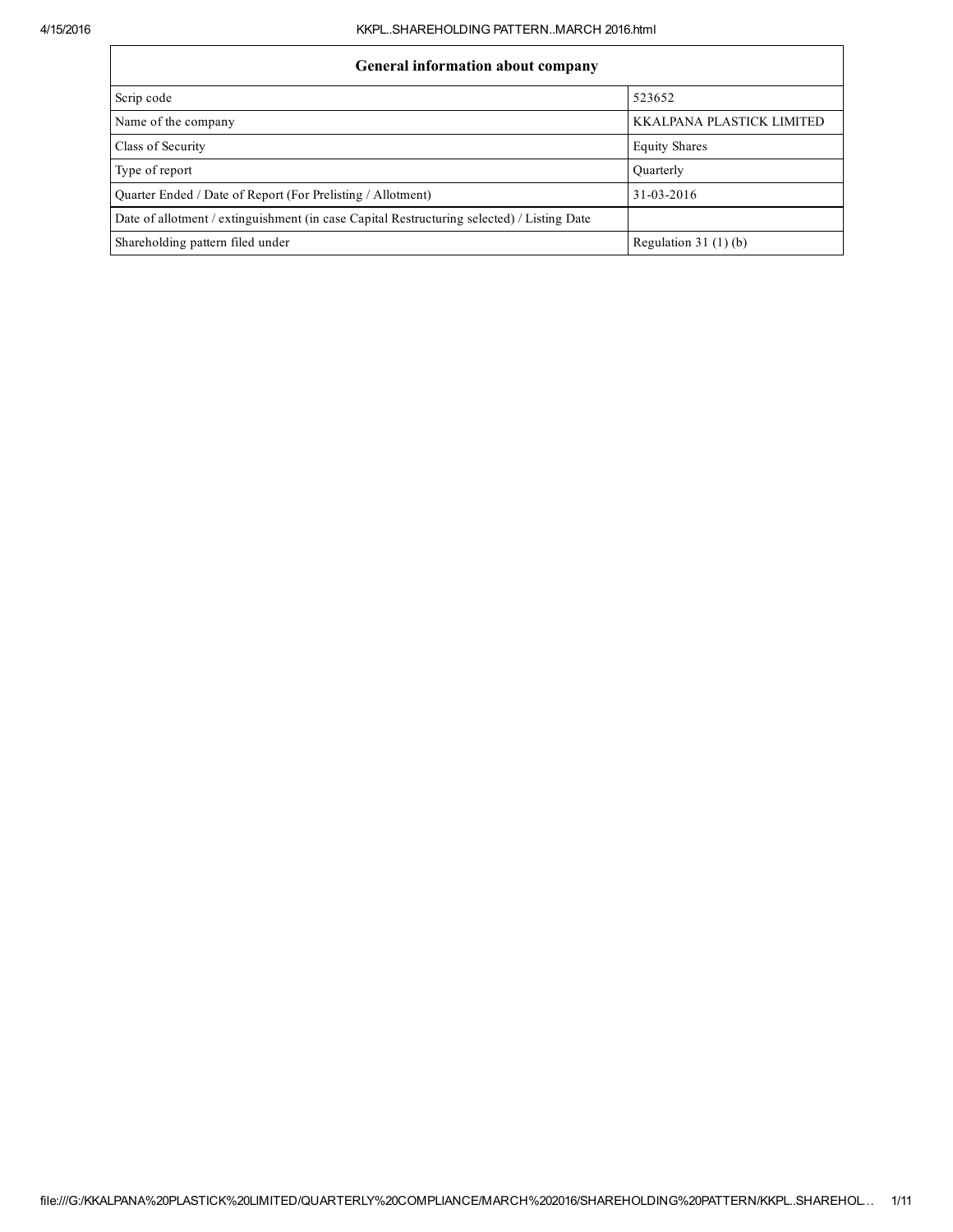## 4/15/2016 KKPL..SHAREHOLDING PATTERN..MARCH 2016.html

| Sr. No. | <b>Particular</b>                                                                      | Yes/No         |
|---------|----------------------------------------------------------------------------------------|----------------|
|         | Whether the Listed Entity has issued any partly paid up shares?                        | N <sub>0</sub> |
|         | Whether the Listed Entity has issued any Convertible Securities?                       | N <sub>0</sub> |
|         | Whether the Listed Entity has issued any Warrants?                                     | N <sub>0</sub> |
|         | Whether the Listed Entity has any shares against which depository receipts are issued? | N <sub>0</sub> |
|         | Whether the Listed Entity has any shares in locked-in?                                 | N <sub>0</sub> |
| 6       | Whether any shares held by promoters are pledge or otherwise encumbered?               | N <sub>0</sub> |
|         | Whether company has equity shares with differential voting rights?                     | N <sub>0</sub> |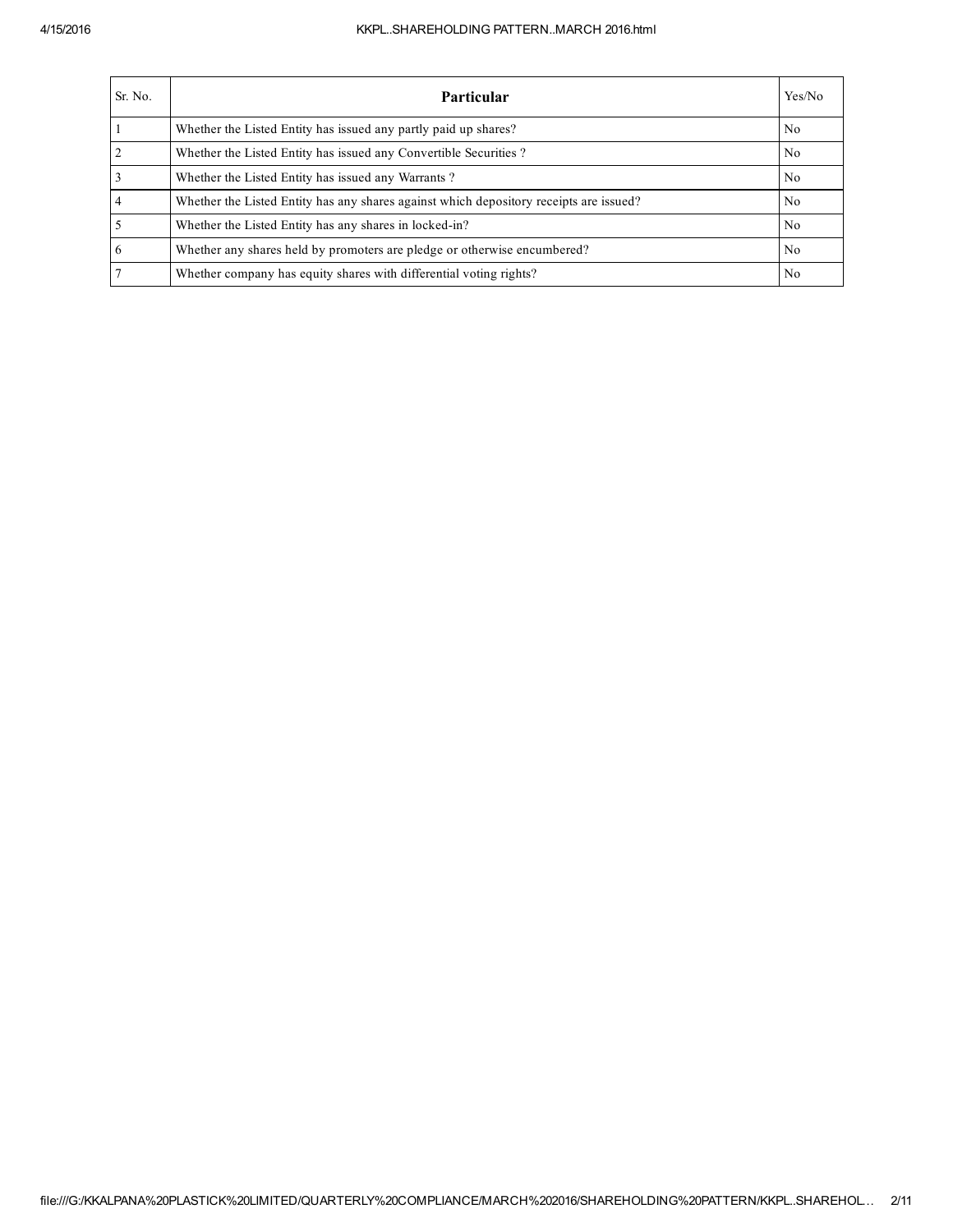|                 | Category                                |                                  | No. of                            | No. Of<br>Partly           | No. Of<br>shares         | Total nos.<br>shares<br>held (VII)<br>$= (IV) +$ | Shareholding as a<br>% of total no. of<br>shares (calculated as<br>per SCRR, 1957)<br>(VIII) As a % of<br>$(A+B+C2)$ | Number of Voting Rights held in<br>each class of securities (IX) |               |                      |           |
|-----------------|-----------------------------------------|----------------------------------|-----------------------------------|----------------------------|--------------------------|--------------------------------------------------|----------------------------------------------------------------------------------------------------------------------|------------------------------------------------------------------|---------------|----------------------|-----------|
| Category<br>(I) | of<br>shareholder                       | Nos. Of<br>shareholders<br>(III) | fully paid<br>up equity<br>shares | paid-up<br>equity          | underlying<br>Depository |                                                  |                                                                                                                      | No of Voting (XIV)<br>Rights                                     |               | Total as<br>$a\%$ of |           |
|                 | (II)                                    |                                  | held (IV)                         | shares<br>$\text{held}(V)$ | Receipts<br>(VI)         | $(V)$ + $(VI)$                                   |                                                                                                                      | Class<br>eg: $X$                                                 | Class<br>eg:y | Total                | $(A+B+C)$ |
| (A)             | Promoter<br>&<br>Promoter<br>Group      | 2                                | 4007300                           |                            |                          | 4007300                                          | 72.48                                                                                                                | 4007300                                                          |               | 4007300              | 72.48     |
| (B)             | Public                                  | 18541                            | 1521235                           |                            |                          | 1521235                                          | 27.52                                                                                                                | 1521235                                                          |               | 1521235              | 27.52     |
| (C)             | Non<br>Promoter-<br>Non Public          |                                  |                                   |                            |                          |                                                  |                                                                                                                      |                                                                  |               |                      |           |
| (C1)            | <b>Shares</b><br>underlying<br>DRs      |                                  |                                   |                            |                          |                                                  |                                                                                                                      |                                                                  |               |                      |           |
| (C2)            | Shares held<br>by<br>Employee<br>Trusts |                                  |                                   |                            |                          |                                                  |                                                                                                                      |                                                                  |               |                      |           |
|                 | Total                                   | 18543                            | 5528535                           |                            |                          | 5528535                                          |                                                                                                                      | 5528535                                                          |               | 5528535              | 100       |

Table I - Summary Statement holding of specified securities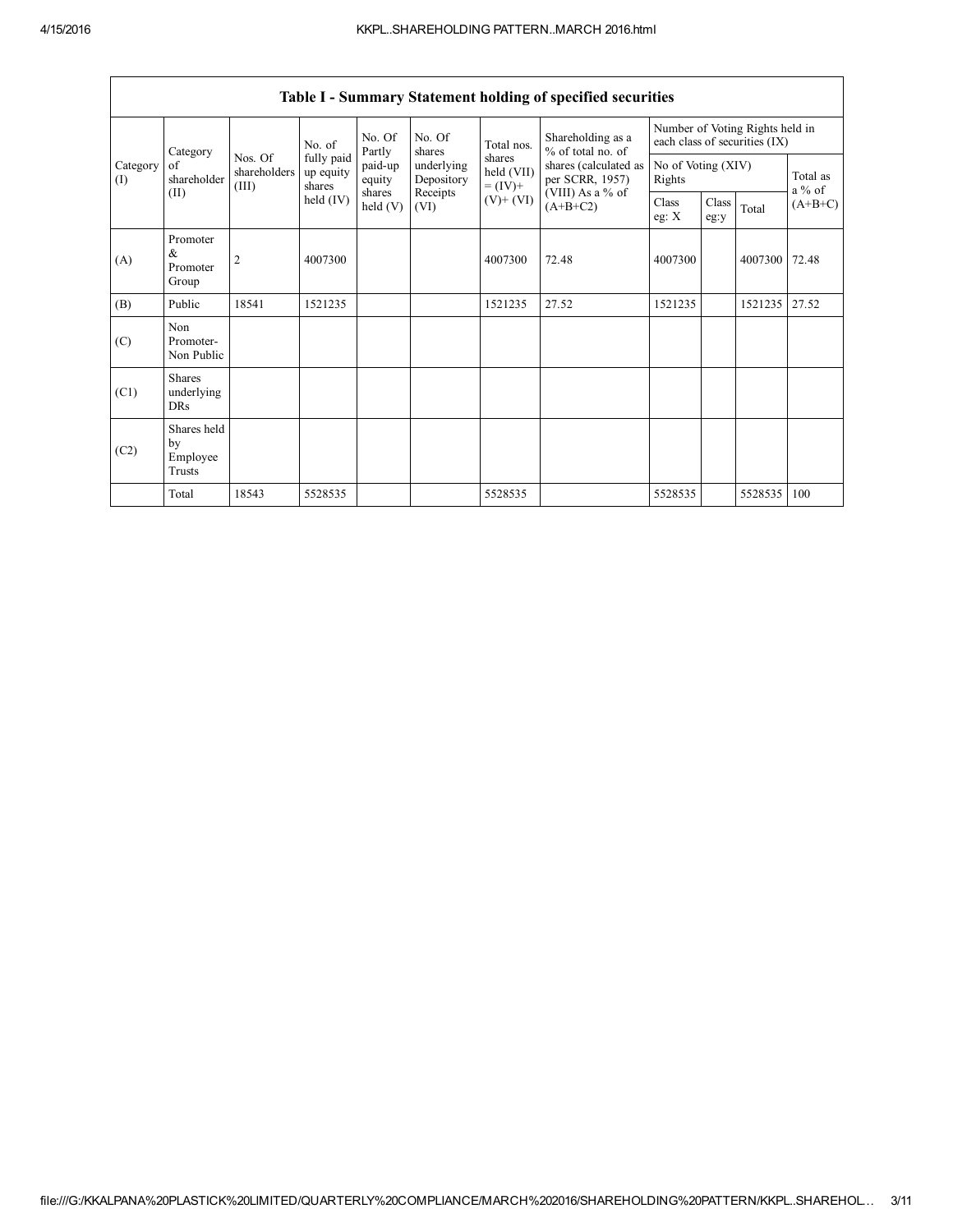**r** 

|                 | Table I - Summary Statement holding of specified securities |                                                                                                          |        |                                                                                                               |                                                                                                                                                                                  |                                        |                                                  |                                                                               |                                                  |                                       |
|-----------------|-------------------------------------------------------------|----------------------------------------------------------------------------------------------------------|--------|---------------------------------------------------------------------------------------------------------------|----------------------------------------------------------------------------------------------------------------------------------------------------------------------------------|----------------------------------------|--------------------------------------------------|-------------------------------------------------------------------------------|--------------------------------------------------|---------------------------------------|
| Category<br>(1) | Category<br>of<br>shareholder<br>(II)                       | No. Of<br>Shares<br>Underlying<br>Warrants<br>Outstanding<br>convertible<br>$(X_i)$<br>securities<br>(X) | No. Of | No. Of Shares<br>Underlying<br>Outstanding<br>convertible<br>securities and<br>No. Of<br>Warrants (Xi)<br>(a) | Shareholding, as a %<br>assuming full<br>conversion of<br>convertible securities (<br>as a percentage of<br>diluted share capital)<br>$(XI) = (VII)+(X) As a %$<br>of $(A+B+C2)$ | Number of<br>Locked in<br>shares (XII) |                                                  | Number of<br><b>Shares</b><br>pledged or<br>otherwise<br>encumbered<br>(XIII) |                                                  | Number of<br>equity shares<br>held in |
|                 |                                                             |                                                                                                          |        |                                                                                                               |                                                                                                                                                                                  | N <sub>o</sub><br>(a)                  | As a<br>$%$ of<br>total<br>Shares<br>held<br>(b) | No.<br>(a)                                                                    | As a<br>$%$ of<br>total<br>Shares<br>held<br>(b) | dematerialized<br>form $(XIV)$        |
| (A)             | Promoter &<br>Promoter<br>Group                             |                                                                                                          |        |                                                                                                               | 72.48                                                                                                                                                                            |                                        |                                                  |                                                                               |                                                  | 4007300                               |
| (B)             | Public                                                      |                                                                                                          |        |                                                                                                               | 27.52                                                                                                                                                                            |                                        |                                                  |                                                                               |                                                  | 191400                                |
| (C)             | Non<br>Promoter-<br>Non Public                              |                                                                                                          |        |                                                                                                               |                                                                                                                                                                                  |                                        |                                                  |                                                                               |                                                  |                                       |
| (C1)            | <b>Shares</b><br>underlying<br><b>DRs</b>                   |                                                                                                          |        |                                                                                                               |                                                                                                                                                                                  |                                        |                                                  |                                                                               |                                                  |                                       |
| (C2)            | Shares held<br>by<br>Employee<br>Trusts                     |                                                                                                          |        |                                                                                                               |                                                                                                                                                                                  |                                        |                                                  |                                                                               |                                                  |                                       |
|                 | Total                                                       |                                                                                                          |        |                                                                                                               |                                                                                                                                                                                  |                                        |                                                  |                                                                               |                                                  | 4198700                               |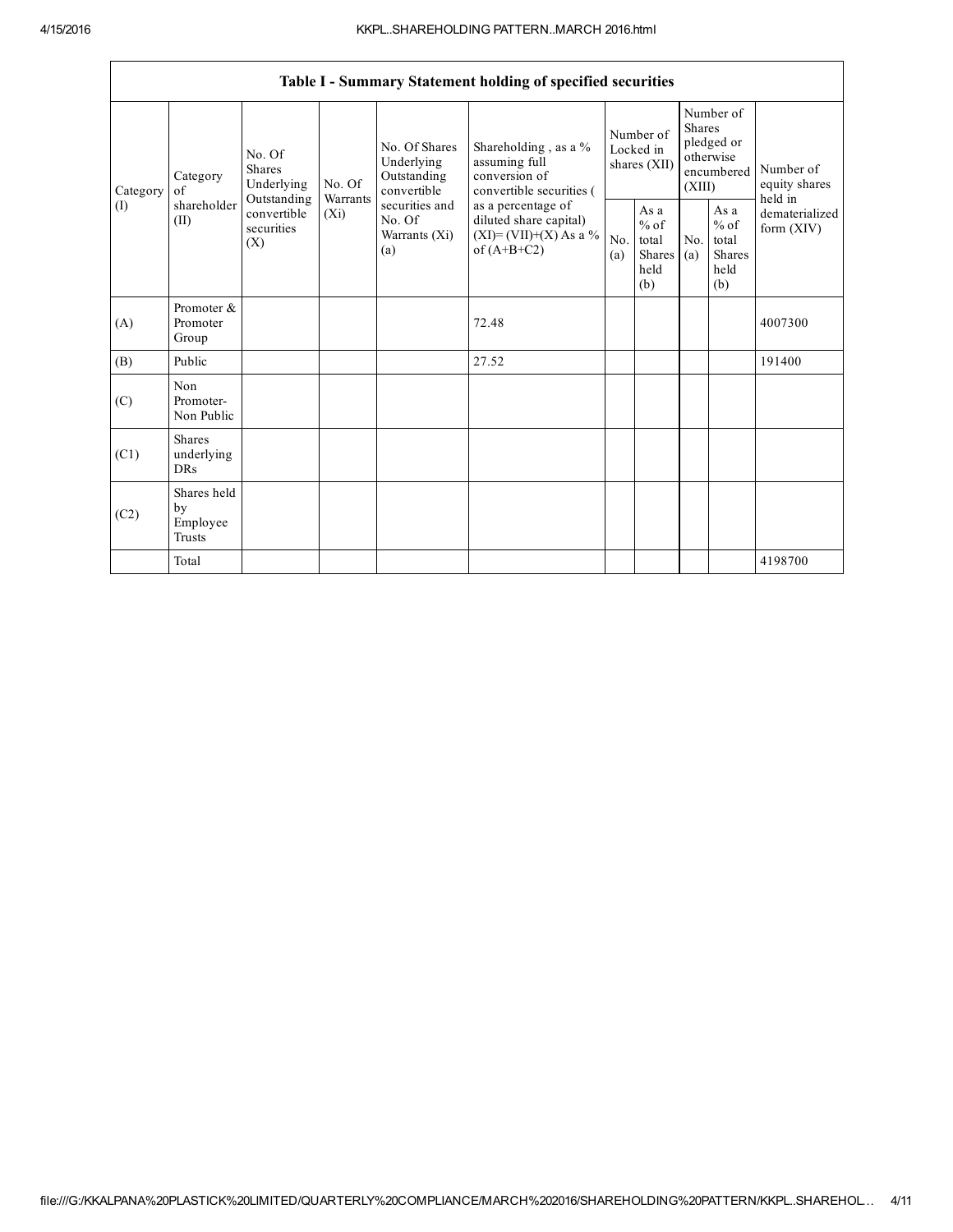| Table II - Statement showing shareholding pattern of the Promoter and Promoter Group    |                                                                                                                       |                                  |                                             |                                 |                                                |                                        |                                                                                               |                              |                                                                  |               |                                  |
|-----------------------------------------------------------------------------------------|-----------------------------------------------------------------------------------------------------------------------|----------------------------------|---------------------------------------------|---------------------------------|------------------------------------------------|----------------------------------------|-----------------------------------------------------------------------------------------------|------------------------------|------------------------------------------------------------------|---------------|----------------------------------|
|                                                                                         |                                                                                                                       |                                  |                                             | No. Of<br>Partly                | No. Of                                         | Total<br>nos.                          | Shareholding as<br>a % of total no.                                                           |                              | Number of Voting Rights held in<br>each class of securities (IX) |               |                                  |
| Sr.                                                                                     | Category $\&$<br>Name of the<br>Shareholders (I)                                                                      | Nos. Of<br>shareholders<br>(III) | No. of<br>fully paid<br>up equity<br>shares | paid-<br>up<br>equity<br>shares | shares<br>underlying<br>Depository<br>Receipts | shares<br>held<br>$(VII) =$<br>$(IV)+$ | of shares<br>(calculated as<br>per SCRR,<br>1957) (VIII) As                                   | No of Voting (XIV)<br>Rights |                                                                  |               | Total<br>as a $%$<br>of<br>Total |
|                                                                                         |                                                                                                                       |                                  | held (IV)                                   | held<br>(V)                     | (VI)                                           | $(V)$ +<br>(VI)                        | $a\%$ of<br>$(A+B+C2)$                                                                        | Class<br>eg: $X$             | Class<br>eg:y                                                    | Total         | Voting<br>rights                 |
| $\mathbf{A}$                                                                            | Table II - Statement showing shareholding pattern of the Promoter and Promoter Group                                  |                                  |                                             |                                 |                                                |                                        |                                                                                               |                              |                                                                  |               |                                  |
| (1)                                                                                     | Indian                                                                                                                |                                  |                                             |                                 |                                                |                                        |                                                                                               |                              |                                                                  |               |                                  |
| (d)                                                                                     | Any Other<br>(specify)                                                                                                | $\boldsymbol{2}$                 | 4007300                                     |                                 |                                                | 4007300                                | 72.48                                                                                         | 4007300                      |                                                                  | 4007300       | 72.48                            |
| Sub-Total (A)<br>(1)                                                                    |                                                                                                                       | $\overline{c}$                   | 4007300                                     |                                 |                                                | 4007300                                | 72.48                                                                                         | 4007300                      |                                                                  | 4007300       | 72.48                            |
| (2)                                                                                     | Foreign                                                                                                               |                                  |                                             |                                 |                                                |                                        |                                                                                               |                              |                                                                  |               |                                  |
| Total<br>Shareholding<br>of Promoter<br>and Promoter<br>Group $(A)=$<br>$(A)(1)+(A)(2)$ |                                                                                                                       | $\overline{c}$                   | 4007300                                     |                                 |                                                | 4007300                                | 72.48                                                                                         | 4007300                      |                                                                  | 4007300       | 72.48                            |
| B                                                                                       | Table III - Statement showing shareholding pattern of the Public shareholder                                          |                                  |                                             |                                 |                                                |                                        |                                                                                               |                              |                                                                  |               |                                  |
| (1)                                                                                     | Institutions                                                                                                          |                                  |                                             |                                 |                                                |                                        |                                                                                               |                              |                                                                  |               |                                  |
| (f)                                                                                     | Financial<br>Institutions/<br><b>Banks</b>                                                                            | $\mathbf{1}$                     | 50                                          |                                 |                                                | 50                                     | $\boldsymbol{0}$                                                                              | 50                           |                                                                  | 50            | $\boldsymbol{0}$                 |
| Sub-Total (B)<br>(1)                                                                    |                                                                                                                       | 1                                | 50                                          |                                 |                                                | 50                                     | $\boldsymbol{0}$                                                                              | 50                           |                                                                  | 50            | $\boldsymbol{0}$                 |
| (3)                                                                                     | Non-institutions                                                                                                      |                                  |                                             |                                 |                                                |                                        |                                                                                               |                              |                                                                  |               |                                  |
| (a(i))                                                                                  | Individuals -<br>i.Individual<br>shareholders<br>holding nominal<br>share capital up<br>to Rs. 2 lakhs.               | 18473                            | 1359456                                     |                                 |                                                | 1359456                                | 24.59                                                                                         | 1359456                      |                                                                  | 1359456 24.59 |                                  |
| (a(ii))                                                                                 | Individuals - ii.<br>Individual<br>shareholders<br>holding nominal 1<br>share capital in<br>excess of Rs. 2<br>lakhs. |                                  | 22889                                       |                                 |                                                | 22889                                  | 0.41                                                                                          | 22889                        |                                                                  | 22889         | 0.41                             |
| (e)                                                                                     | Any Other<br>(specify)                                                                                                | 66                               | 138840                                      |                                 |                                                | 138840                                 | 2.51                                                                                          | 138840                       |                                                                  | 138840        | 2.51                             |
| Sub-Total (B)<br>(3)                                                                    |                                                                                                                       | 18540                            | 1521185                                     |                                 |                                                | 1521185                                | 27.52                                                                                         | 1521185                      |                                                                  | 1521185       | 27.52                            |
| <b>Total Public</b><br>Shareholding<br>$(B)=(B)(1)+$<br>$(B)(2)+(B)(3)$                 |                                                                                                                       | 18541                            | 1521235                                     |                                 |                                                | 1521235                                | 27.52                                                                                         | 1521235                      |                                                                  | 1521235 27.52 |                                  |
| $\mathbf C$                                                                             |                                                                                                                       |                                  |                                             |                                 |                                                |                                        | Table IV - Statement showing shareholding pattern of the Non Promoter- Non Public shareholder |                              |                                                                  |               |                                  |
| Total (<br>$A+B+C2$ )                                                                   |                                                                                                                       | 18543                            | 5528535                                     |                                 |                                                | 5528535                                | 100                                                                                           | 5528535                      |                                                                  | 5528535       | 100                              |
| Total (A+B+C                                                                            |                                                                                                                       | 18543                            | 5528535                                     |                                 |                                                | 5528535                                |                                                                                               | 5528535                      |                                                                  | 5528535       | 100                              |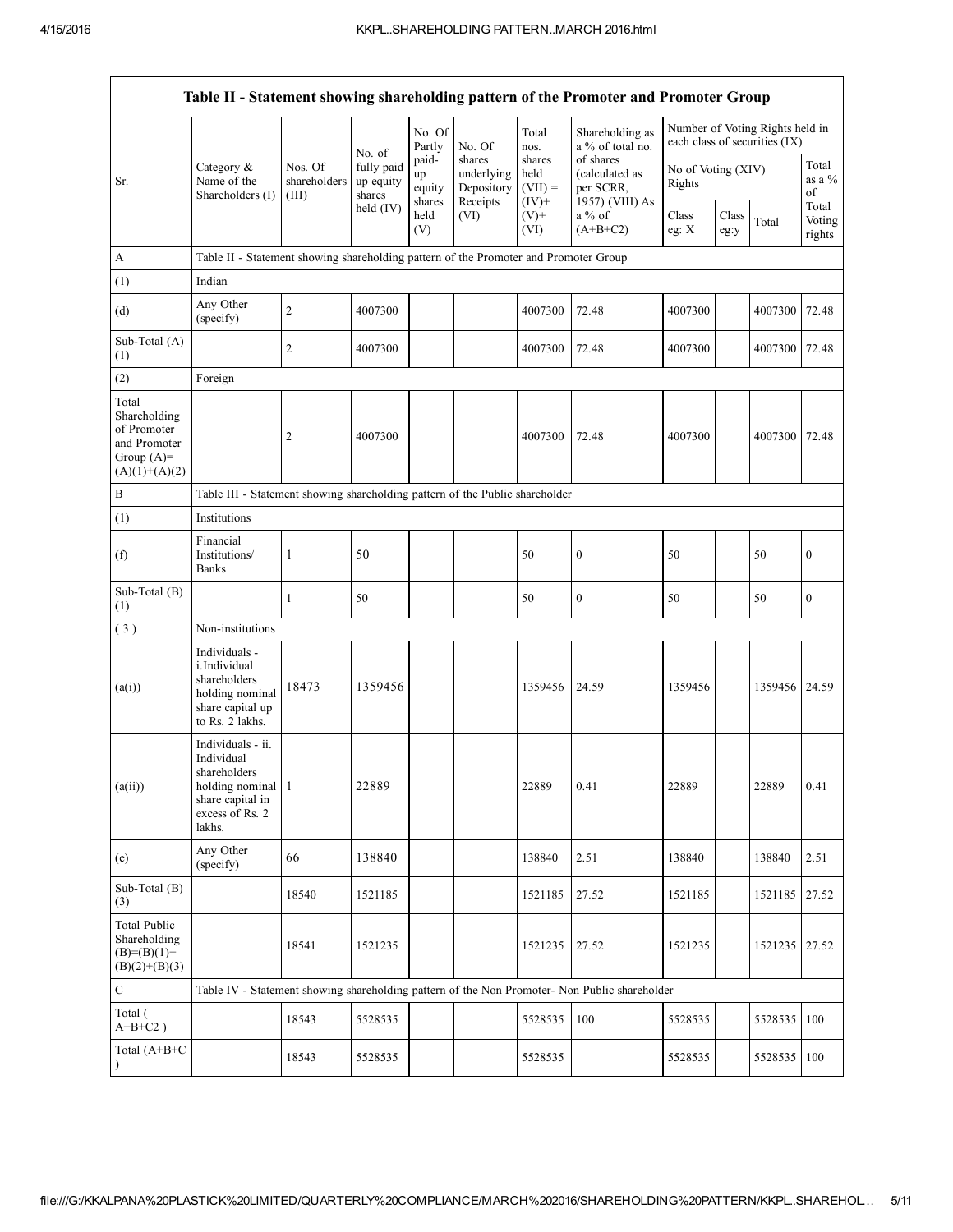| Table II - Statement showing shareholding pattern of the Promoter and Promoter Group    |                                                |                                                                                       |                                            |                                                                                                  |                                        |                                                   |                                                                        |                                                  |                                                                       |
|-----------------------------------------------------------------------------------------|------------------------------------------------|---------------------------------------------------------------------------------------|--------------------------------------------|--------------------------------------------------------------------------------------------------|----------------------------------------|---------------------------------------------------|------------------------------------------------------------------------|--------------------------------------------------|-----------------------------------------------------------------------|
|                                                                                         | No. Of<br>Shares<br>Underlying                 | No. Of                                                                                | No. Of Shares<br>Underlying<br>Outstanding | Shareholding, as a %<br>assuming full conversion of<br>convertible securities (as a              | Number of<br>Locked in<br>shares (XII) |                                                   | Number of<br>Shares<br>pledged or<br>otherwise<br>encumbered<br>(XIII) |                                                  | Number of<br>equity shares<br>held in<br>dematerialized<br>form (XIV) |
| Sr.                                                                                     | Outstanding<br>convertible<br>securities $(X)$ | convertible<br>Warrants<br>securities and<br>$(X_i)$<br>No. Of Warrants<br>$(Xi)$ (a) |                                            | percentage of diluted share<br>capital) $(XI) = (VII)+(X) As$<br>a % of $(A+B+C2)$<br>No.<br>(a) |                                        | As a<br>$\%$ of<br>total<br>Shares<br>held<br>(b) | N <sub>0</sub><br>(a)                                                  | As a<br>$%$ of<br>total<br>Shares<br>held<br>(b) |                                                                       |
| $\mathbf{A}$                                                                            |                                                |                                                                                       |                                            | Table II - Statement showing shareholding pattern of the Promoter and Promoter Group             |                                        |                                                   |                                                                        |                                                  |                                                                       |
| (1)                                                                                     | Indian                                         |                                                                                       |                                            |                                                                                                  |                                        |                                                   |                                                                        |                                                  |                                                                       |
| (d)                                                                                     |                                                |                                                                                       |                                            | 72.48                                                                                            |                                        |                                                   |                                                                        |                                                  | 4007300                                                               |
| Sub-Total (A)<br>(1)                                                                    |                                                |                                                                                       |                                            | 72.48                                                                                            |                                        |                                                   |                                                                        |                                                  | 4007300                                                               |
| (2)                                                                                     | Foreign                                        |                                                                                       |                                            |                                                                                                  |                                        |                                                   |                                                                        |                                                  |                                                                       |
| Total<br>Shareholding<br>of Promoter<br>and Promoter<br>Group $(A)=$<br>$(A)(1)+(A)(2)$ |                                                |                                                                                       |                                            | 72.48                                                                                            |                                        |                                                   |                                                                        |                                                  | 4007300                                                               |
| B                                                                                       |                                                |                                                                                       |                                            | Table III - Statement showing shareholding pattern of the Public shareholder                     |                                        |                                                   |                                                                        |                                                  |                                                                       |
| (1)                                                                                     | Institutions                                   |                                                                                       |                                            |                                                                                                  |                                        |                                                   |                                                                        |                                                  |                                                                       |
| (f)                                                                                     |                                                |                                                                                       |                                            | $\boldsymbol{0}$                                                                                 |                                        |                                                   |                                                                        |                                                  | $\boldsymbol{0}$                                                      |
| Sub-Total (B)<br>(1)                                                                    |                                                |                                                                                       |                                            | $\boldsymbol{0}$                                                                                 |                                        |                                                   |                                                                        |                                                  | $\boldsymbol{0}$                                                      |
| (3)                                                                                     | Non-institutions                               |                                                                                       |                                            |                                                                                                  |                                        |                                                   |                                                                        |                                                  |                                                                       |
| (a(i))                                                                                  |                                                |                                                                                       |                                            | 24.59                                                                                            |                                        |                                                   |                                                                        |                                                  | 142071                                                                |
| (a(ii))                                                                                 |                                                |                                                                                       |                                            | 0.41                                                                                             |                                        |                                                   |                                                                        |                                                  | 22889                                                                 |
| (e)                                                                                     |                                                |                                                                                       |                                            | 2.51                                                                                             |                                        |                                                   |                                                                        |                                                  | 26440                                                                 |
| Sub-Total (B)<br>$\left(3\right)$                                                       |                                                |                                                                                       |                                            | 27.52                                                                                            |                                        |                                                   |                                                                        |                                                  | 191400                                                                |
| <b>Total Public</b><br>Shareholding<br>$(B)= (B)(1) +$<br>$(B)(2)+(B)(3)$               |                                                |                                                                                       |                                            | 27.52                                                                                            |                                        |                                                   |                                                                        |                                                  | 191400                                                                |
| ${\bf C}$                                                                               |                                                |                                                                                       |                                            | Table IV - Statement showing shareholding pattern of the Non Promoter- Non Public shareholder    |                                        |                                                   |                                                                        |                                                  |                                                                       |
| Total (<br>$A+B+C2$ )                                                                   |                                                |                                                                                       |                                            | 100                                                                                              |                                        |                                                   |                                                                        |                                                  | 4198700                                                               |
| Total (A+B+C                                                                            |                                                |                                                                                       |                                            |                                                                                                  |                                        |                                                   |                                                                        |                                                  | 4198700                                                               |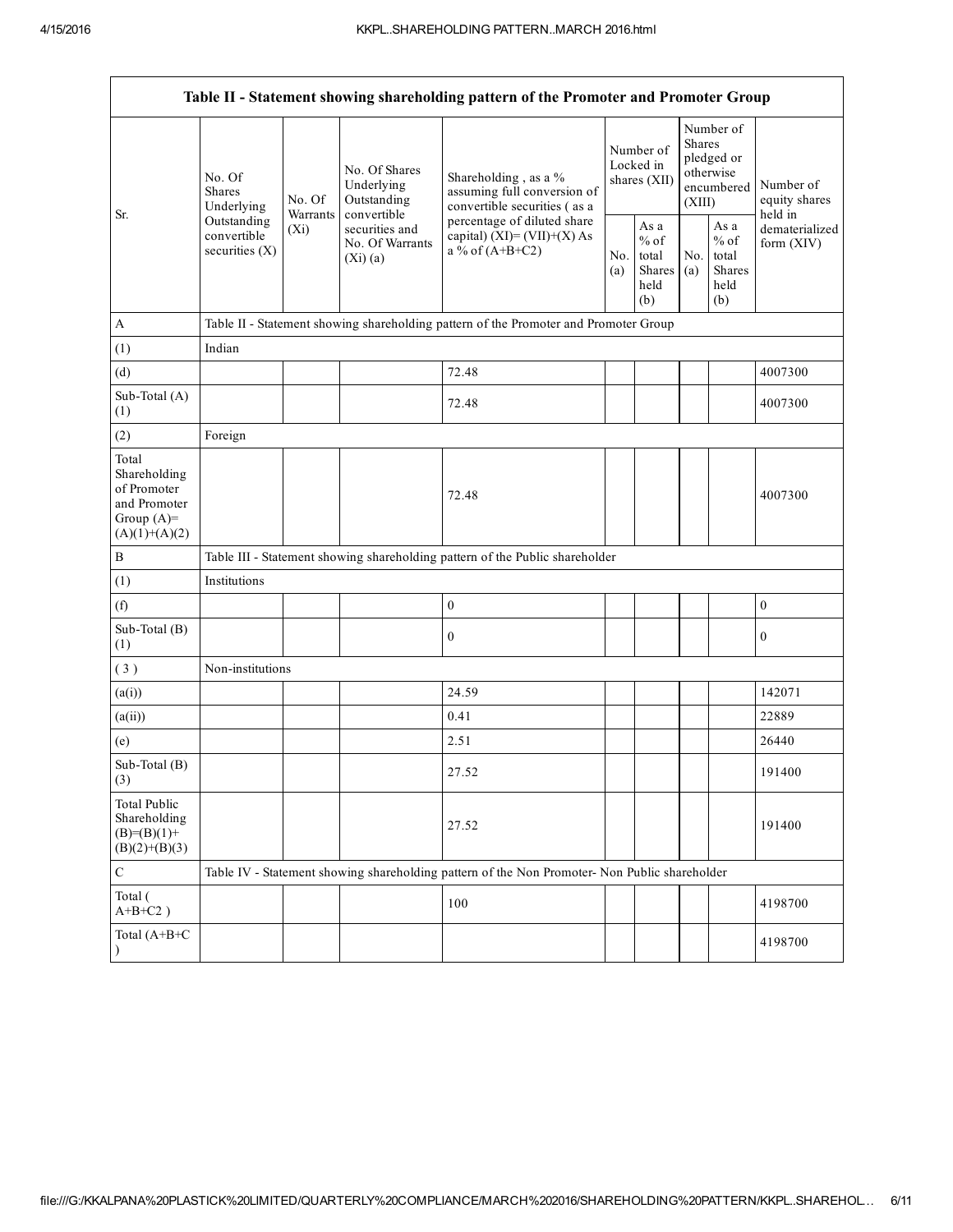| Any Other (specify)                                                                                                                                                                  |                                                               |                                                     |         |  |  |  |  |  |
|--------------------------------------------------------------------------------------------------------------------------------------------------------------------------------------|---------------------------------------------------------------|-----------------------------------------------------|---------|--|--|--|--|--|
| $\overline{c}$<br>Searial No.<br>$\mathbf{1}$                                                                                                                                        |                                                               |                                                     |         |  |  |  |  |  |
| Category                                                                                                                                                                             | <b>Bodies Corporate</b>                                       | Click here to go<br><b>Bodies Corporate</b><br>back |         |  |  |  |  |  |
| Name of the<br>Shareholders (I)                                                                                                                                                      | SRI RAM FINANCIAL CONSULTANTS PVT<br><b>LTD</b>               | KKALPANA INDUSTRIES (INDIA)<br><b>LIMITED</b>       |         |  |  |  |  |  |
| PAN (II)                                                                                                                                                                             | AANCS7197N                                                    | AABCK2239D                                          | Total   |  |  |  |  |  |
| No. of the<br>Shareholders (I)                                                                                                                                                       | 1                                                             | 1                                                   | 2       |  |  |  |  |  |
| No. of fully paid<br>up equity shares<br>$held$ (IV)                                                                                                                                 | 2004380                                                       | 2002920                                             | 4007300 |  |  |  |  |  |
| No. Of Partly<br>paid-up equity<br>shares held $(V)$                                                                                                                                 |                                                               |                                                     |         |  |  |  |  |  |
| No. Of shares<br>underlying<br>Depository<br>Receipts (VI)                                                                                                                           |                                                               |                                                     |         |  |  |  |  |  |
| Total nos. shares<br>held $(VII) = (IV) +$<br>$(V)+(VI)$                                                                                                                             | 2004380                                                       | 2002920                                             | 4007300 |  |  |  |  |  |
| Shareholding as a<br>% of total no. of<br>shares (calculated<br>as per SCRR,<br>1957) (VIII) As a<br>% of $(A+B+C2)$                                                                 | 36.26                                                         | 36.23                                               | 72.48   |  |  |  |  |  |
|                                                                                                                                                                                      | Number of Voting Rights held in each class of securities (IX) |                                                     |         |  |  |  |  |  |
| Class eg: X                                                                                                                                                                          | 2004380                                                       | 2002920                                             | 4007300 |  |  |  |  |  |
| Class eg:y                                                                                                                                                                           |                                                               |                                                     |         |  |  |  |  |  |
| Total                                                                                                                                                                                | 2004380                                                       | 2002920                                             | 4007300 |  |  |  |  |  |
| Total as a % of<br>Total Voting rights                                                                                                                                               | 36.26                                                         | 36.23                                               | 72.48   |  |  |  |  |  |
| No. Of Shares<br>Underlying<br>Outstanding<br>convertible<br>securities $(X)$                                                                                                        |                                                               |                                                     |         |  |  |  |  |  |
| No. Of Warrants<br>$(X_i)$                                                                                                                                                           |                                                               |                                                     |         |  |  |  |  |  |
| No. Of Shares<br>Underlying<br>Outstanding<br>convertible<br>securities and No.<br>Of Warrants (Xi)<br>(a)                                                                           |                                                               |                                                     |         |  |  |  |  |  |
| Shareholding, as a<br>% assuming full<br>conversion of<br>convertible<br>securities (as a<br>percentage of<br>diluted share<br>capital) (XI)=<br>$(VII)+(X)$ As a %<br>of $(A+B+C2)$ | 36.26                                                         | 36.23                                               | 72.48   |  |  |  |  |  |
| Number of Locked in shares (XII)                                                                                                                                                     |                                                               |                                                     |         |  |  |  |  |  |
| No. $(a)$<br>As a % of total                                                                                                                                                         |                                                               |                                                     |         |  |  |  |  |  |
| Shares held (b)                                                                                                                                                                      |                                                               |                                                     |         |  |  |  |  |  |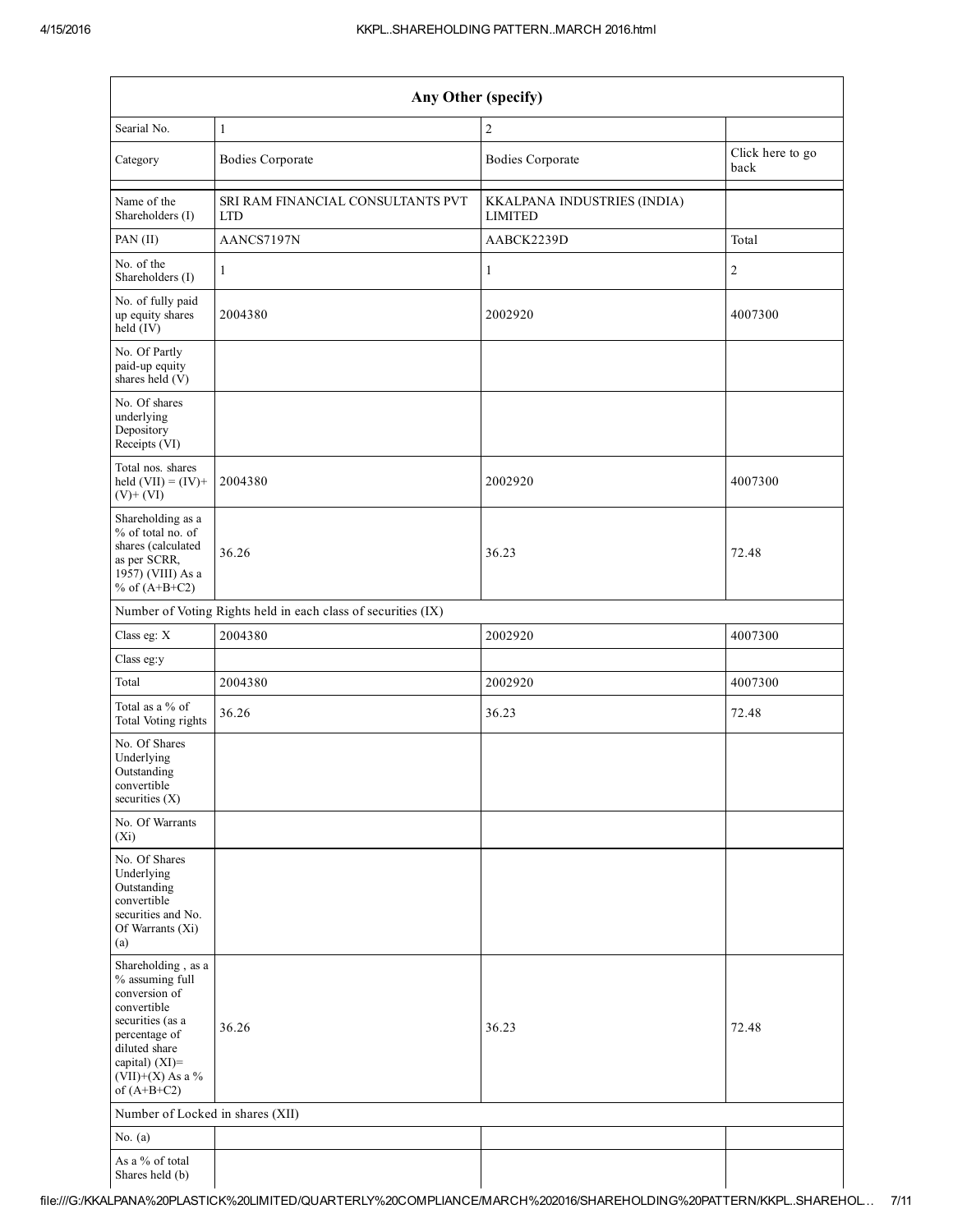## 4/15/2016 KKPL..SHAREHOLDING PATTERN..MARCH 2016.html

|                                                                      | Number of Shares pledged or otherwise encumbered (XIII) |         |         |  |  |  |  |  |
|----------------------------------------------------------------------|---------------------------------------------------------|---------|---------|--|--|--|--|--|
| No. $(a)$                                                            |                                                         |         |         |  |  |  |  |  |
| As a % of total<br>Shares held (b)                                   |                                                         |         |         |  |  |  |  |  |
| Number of equity<br>shares held in<br>dematerialized<br>form $(XIV)$ | 2004380                                                 | 2002920 | 4007300 |  |  |  |  |  |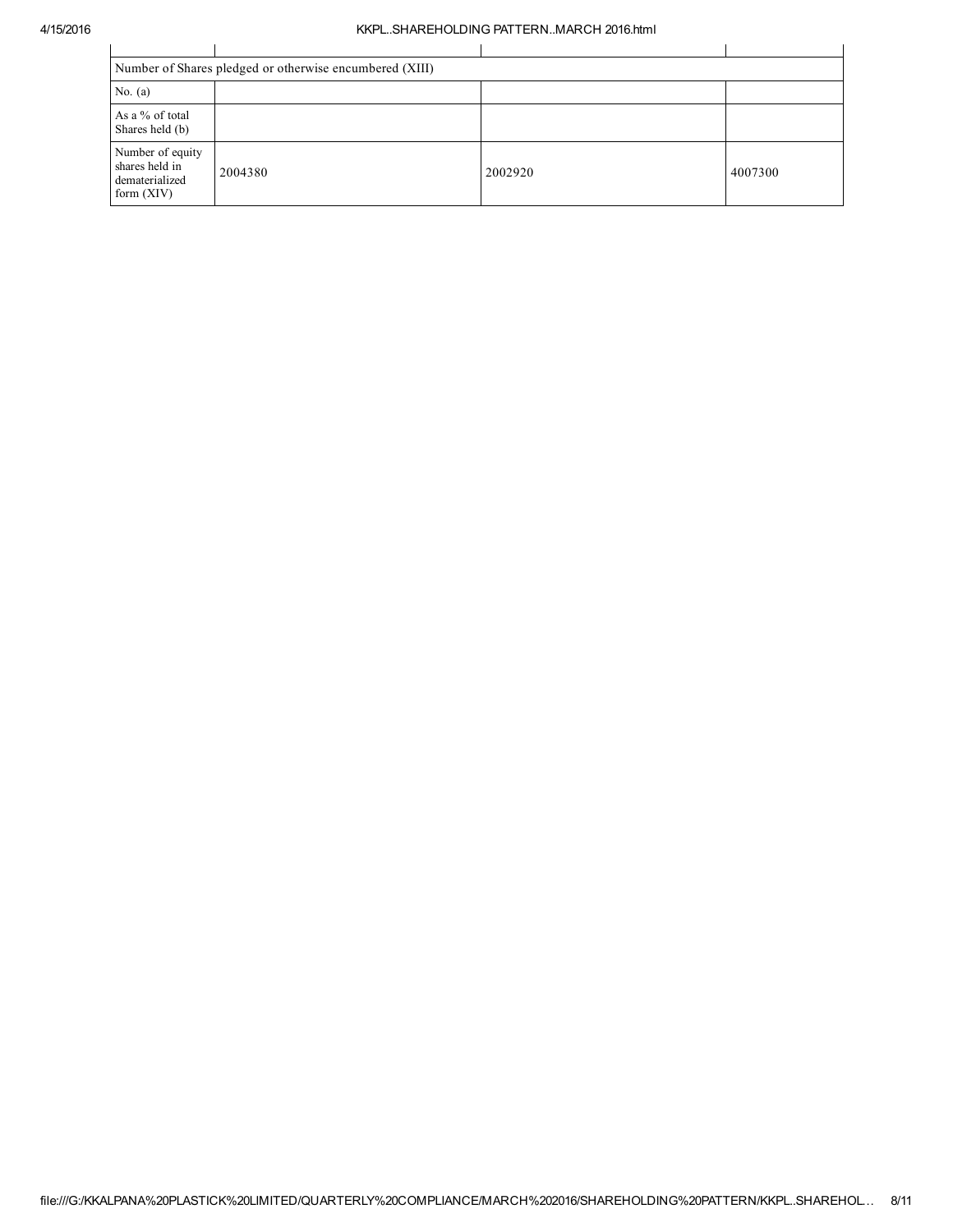| Any Other (specify)                                                                                                                                                                  |                                                               |                         |                            |                       |  |  |  |  |
|--------------------------------------------------------------------------------------------------------------------------------------------------------------------------------------|---------------------------------------------------------------|-------------------------|----------------------------|-----------------------|--|--|--|--|
| Searial No.                                                                                                                                                                          | $\mathbf{1}$                                                  | $\boldsymbol{2}$        | $\overline{\mathbf{3}}$    |                       |  |  |  |  |
| Category                                                                                                                                                                             | <b>Bodies Corporate</b>                                       | <b>Bodies Corporate</b> | Foreign Individuals or NRI |                       |  |  |  |  |
| Category / More<br>than 1 percentage                                                                                                                                                 | More than 1 percentage of shareholding                        | Category                | Category                   |                       |  |  |  |  |
| Name of the<br>Shareholders (I)                                                                                                                                                      | <b>SIKKIM BANK LIMITED</b>                                    |                         |                            | Click here to go back |  |  |  |  |
| PAN (II)                                                                                                                                                                             | ZZZZZ9999Z                                                    |                         |                            | Total                 |  |  |  |  |
| No. of the<br>Shareholders (I)                                                                                                                                                       |                                                               | 65                      | 1                          | 66                    |  |  |  |  |
| No. of fully paid<br>up equity shares<br>$held$ (IV)                                                                                                                                 | 100000                                                        | 38540                   | 300                        | 138840                |  |  |  |  |
| No. Of Partly<br>paid-up equity<br>shares held (V)                                                                                                                                   |                                                               |                         |                            |                       |  |  |  |  |
| No. Of shares<br>underlying<br>Depository<br>Receipts (VI)                                                                                                                           |                                                               |                         |                            |                       |  |  |  |  |
| Total nos. shares<br>held $(VII) = (IV) +$<br>$(V)$ + $(VI)$                                                                                                                         | 100000                                                        | 38540                   | 300                        | 138840                |  |  |  |  |
| Shareholding as a<br>% of total no. of<br>shares (calculated<br>as per SCRR,<br>1957) (VIII) As a<br>% of $(A+B+C2)$                                                                 | 1.81                                                          | 0.7                     | 0.01                       | 2.51                  |  |  |  |  |
|                                                                                                                                                                                      | Number of Voting Rights held in each class of securities (IX) |                         |                            |                       |  |  |  |  |
| Class eg: X                                                                                                                                                                          | 100000                                                        | 38540                   | 300                        | 138840                |  |  |  |  |
| Class eg:y                                                                                                                                                                           |                                                               |                         |                            |                       |  |  |  |  |
| Total                                                                                                                                                                                | 100000                                                        | 38540                   | 300                        | 138840                |  |  |  |  |
| Total as a % of<br>Total Voting rights                                                                                                                                               | 1.81                                                          | 0.7                     | 0.01                       | 2.51                  |  |  |  |  |
| No. Of Shares<br>Underlying<br>Outstanding<br>convertible<br>securities $(X)$                                                                                                        |                                                               |                         |                            |                       |  |  |  |  |
| No. Of Warrants<br>$(X_i)$                                                                                                                                                           |                                                               |                         |                            |                       |  |  |  |  |
| No. Of Shares<br>Underlying<br>Outstanding<br>convertible<br>securities and No.<br>Of Warrants (Xi)<br>(a)                                                                           |                                                               |                         |                            |                       |  |  |  |  |
| Shareholding, as a<br>% assuming full<br>conversion of<br>convertible<br>securities (as a<br>percentage of<br>diluted share<br>capital) (XI)=<br>$(VII)+(X)$ As a %<br>of $(A+B+C2)$ | 1.81                                                          | 0.7                     | 0.01                       | 2.51                  |  |  |  |  |
| Number of Locked in shares (XII)                                                                                                                                                     |                                                               |                         |                            |                       |  |  |  |  |
| No. $(a)$                                                                                                                                                                            |                                                               |                         |                            |                       |  |  |  |  |
| As a % of total                                                                                                                                                                      |                                                               |                         |                            |                       |  |  |  |  |